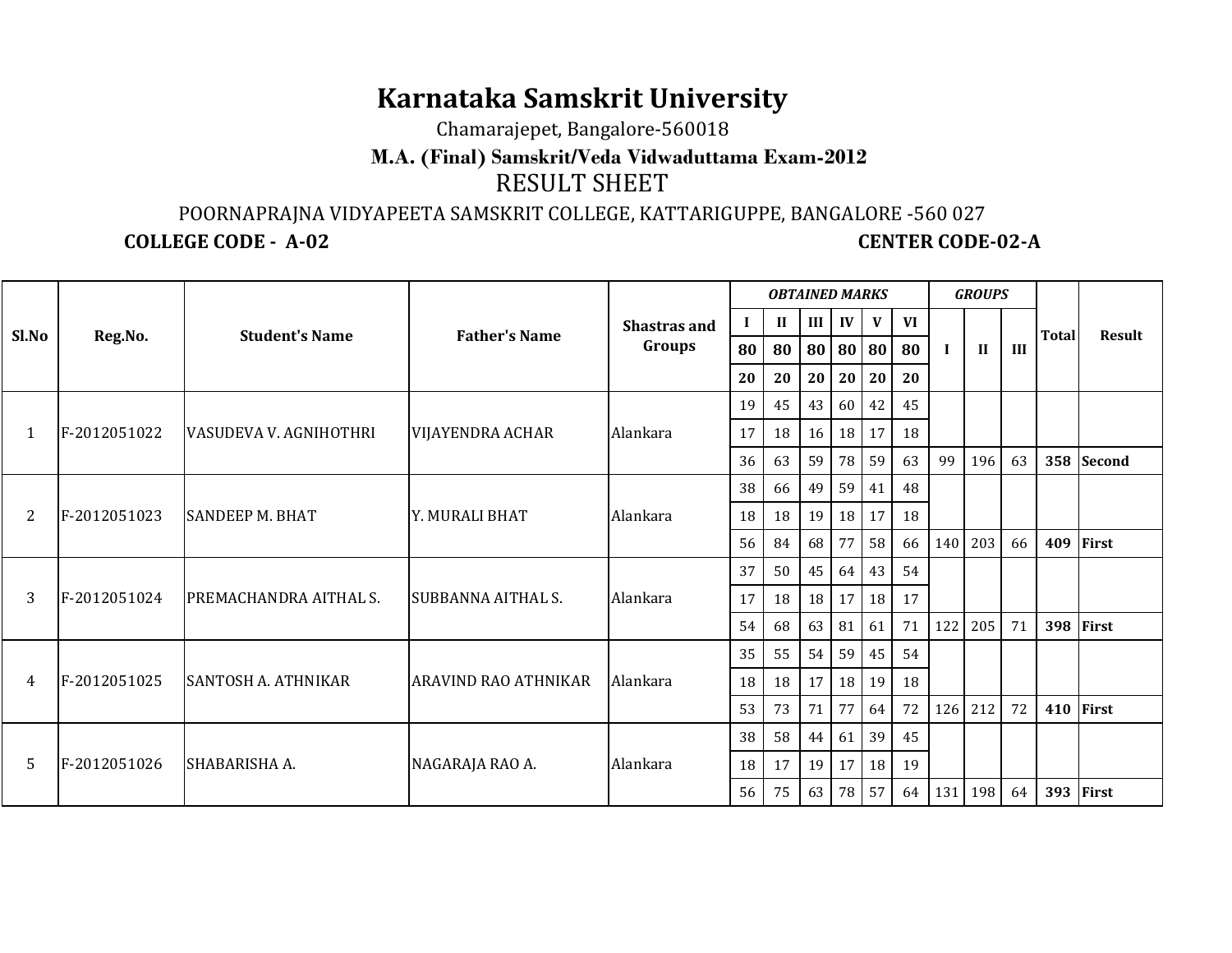| 6              |              | SHRINIVASA KUMAR N.                           |                       |              | 36 | 51 | 47 | 63 | 44 | 53 |     |     |                      |                                                                         |                                                                                                                                                                  |
|----------------|--------------|-----------------------------------------------|-----------------------|--------------|----|----|----|----|----|----|-----|-----|----------------------|-------------------------------------------------------------------------|------------------------------------------------------------------------------------------------------------------------------------------------------------------|
|                | F-2012051027 | <b>ACHARYA</b>                                | NAGARAJAN V. ACHARYA  | Alankara     | 17 | 18 | 18 | 17 | 17 | 18 |     |     |                      |                                                                         |                                                                                                                                                                  |
|                |              |                                               |                       |              | 53 | 69 | 65 | 80 | 61 | 71 | 122 | 206 | 71                   |                                                                         |                                                                                                                                                                  |
| $\overline{7}$ |              | <b>BHIMASEN GOPALACHAR</b>                    |                       |              | 60 | 61 | 61 | 69 | 37 | 58 |     |     |                      |                                                                         | <b>First</b><br><b>Distinction</b><br><b>Distinction</b><br><b>Distinction</b><br><b>First</b><br><b>Distinction</b><br><b>Distinction</b><br><b>Distinction</b> |
|                | F-2012051028 | <b>GUTTAL</b>                                 | GOPALACHAR            | Naveenanyaya | 19 | 18 | 19 | 18 | 19 | 18 |     |     |                      |                                                                         |                                                                                                                                                                  |
|                |              |                                               |                       |              | 79 | 79 | 80 | 87 | 56 | 76 | 158 | 223 | 76                   |                                                                         |                                                                                                                                                                  |
|                |              |                                               | RAGHAVENDRACHAR       |              | 65 | 59 | 62 | 58 | 35 | 57 |     |     |                      |                                                                         |                                                                                                                                                                  |
| 8              | F-2012051029 | <b>VENUGOPAL PUROHIT</b>                      | <b>PUROHIT</b>        | Naveenanyaya | 18 | 18 | 19 | 19 | 18 | 19 |     |     |                      |                                                                         |                                                                                                                                                                  |
|                |              |                                               |                       |              | 83 | 77 | 81 | 77 | 53 | 76 | 160 | 211 |                      | 399<br>457<br>447<br>422<br>404<br>437<br>424<br>437<br>424 Distinction |                                                                                                                                                                  |
| 9              |              |                                               |                       | 59           | 51 | 59 | 62 | 32 | 54 |    |     |     |                      |                                                                         |                                                                                                                                                                  |
|                | F-2012051030 | SANJAYA K.V.                                  | VENKATESHACHAR K.S.   | Naveenanyaya | 18 | 17 | 18 | 18 | 17 | 17 |     |     |                      |                                                                         |                                                                                                                                                                  |
|                |              |                                               |                       |              | 77 | 68 | 77 | 80 | 49 | 71 | 145 | 206 | 71                   |                                                                         |                                                                                                                                                                  |
| 10             |              |                                               |                       |              | 59 | 48 | 59 | 54 | 27 | 49 |     |     |                      |                                                                         |                                                                                                                                                                  |
|                | F-2012051031 | NAVEENA N. JOSHI                              | NARAYANA JOSHI        | Naveenanyaya | 18 | 19 | 18 | 17 | 18 | 18 |     |     |                      |                                                                         |                                                                                                                                                                  |
|                |              |                                               |                       |              | 77 | 67 | 77 | 71 | 45 | 67 | 144 | 193 | 67                   |                                                                         |                                                                                                                                                                  |
|                |              |                                               |                       |              | 62 | 61 | 57 | 65 | 29 | 58 |     |     |                      |                                                                         |                                                                                                                                                                  |
| 11             | F-2012051032 | <b>SHARATH B.S.</b>                           | SHRINIVASAMURTHY B.R. | Naveenanyaya | 18 | 17 | 17 | 18 | 18 | 17 |     |     |                      |                                                                         |                                                                                                                                                                  |
|                |              |                                               |                       |              | 80 | 78 | 74 | 83 | 47 | 75 | 158 | 204 | 76<br>75<br>75<br>73 |                                                                         |                                                                                                                                                                  |
|                |              |                                               |                       |              | 61 | 47 | 59 | 66 | 27 | 57 |     |     |                      |                                                                         |                                                                                                                                                                  |
| 12             | F-2012051033 | RAKESHA K.S.                                  | K. SRINIVAS BHAT      | Naveenanyaya | 19 | 18 | 17 | 17 | 18 | 18 |     |     |                      |                                                                         |                                                                                                                                                                  |
|                |              |                                               |                       |              | 80 | 65 | 76 | 83 | 45 | 75 | 145 | 204 |                      |                                                                         |                                                                                                                                                                  |
|                |              |                                               |                       |              | 63 | 54 | 60 | 61 | 33 | 55 |     |     |                      |                                                                         |                                                                                                                                                                  |
| 13             | F-2012051034 | NAGARAJA RAO K.R.                             | K.R. RAMACHANDRA RAO  | Naveenanyaya | 18 | 19 | 18 | 19 | 19 | 18 |     |     |                      |                                                                         |                                                                                                                                                                  |
|                |              |                                               |                       |              | 81 | 73 | 78 | 80 | 52 | 73 | 154 | 210 |                      |                                                                         |                                                                                                                                                                  |
|                |              |                                               |                       |              | 57 | 57 | 58 | 65 | 30 | 50 |     |     |                      |                                                                         |                                                                                                                                                                  |
| 14             | F-2012051035 | SAMEER RAGHAVENDRA PATIL RAGHAVENDRA K. PATIL |                       | Naveenanyaya | 18 | 17 | 18 | 19 | 18 | 17 |     |     |                      |                                                                         |                                                                                                                                                                  |
|                |              |                                               |                       |              | 75 | 74 | 76 | 84 | 48 | 67 | 149 | 208 | 67                   |                                                                         |                                                                                                                                                                  |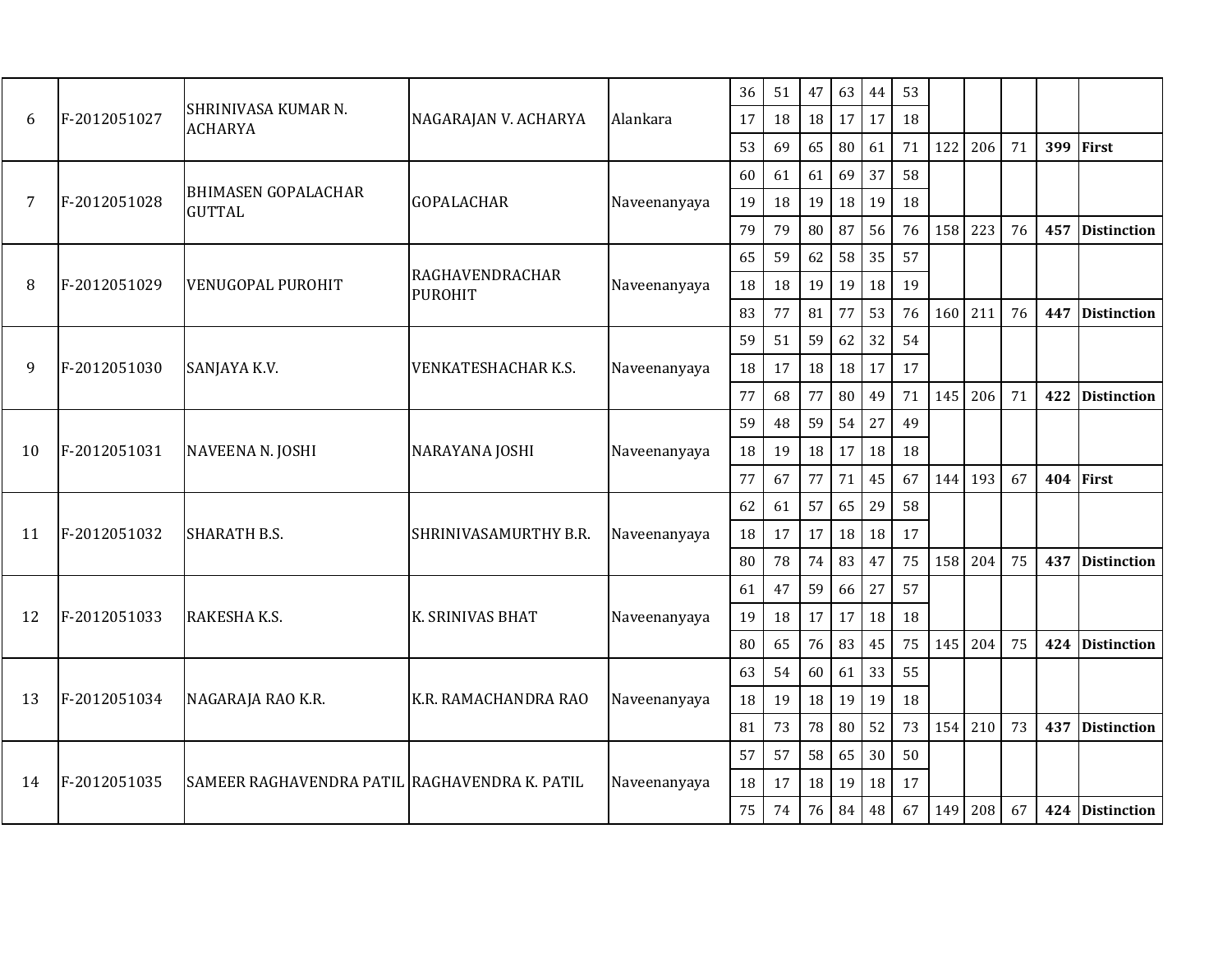|    |              |                           |                                           |              | 68 | 48 | 62                   | 71 | 33 | 57 |     |                                                                                           |       |                                      |                                                              |
|----|--------------|---------------------------|-------------------------------------------|--------------|----|----|----------------------|----|----|----|-----|-------------------------------------------------------------------------------------------|-------|--------------------------------------|--------------------------------------------------------------|
| 15 | F-2012051036 | VINAY PADASALAGI          | <b>ACHYUT PADASALAGI</b>                  | Naveenanyaya | 18 | 17 | 19                   | 18 | 18 | 19 |     |                                                                                           |       |                                      |                                                              |
|    |              |                           |                                           |              | 86 | 65 | 81                   | 89 | 51 | 76 | 151 | 221                                                                                       | 76    | 448                                  | <b>Distinction</b>                                           |
|    |              |                           |                                           |              | 32 | 37 | 38                   | 53 | 45 | 43 | 17  |                                                                                           |       |                                      |                                                              |
| 16 | F-2012051037 | K. LAKSHMINARAYANA BHAT   | K. DEVESHA BHAT                           | Dwaita       | 17 | 17 | 18                   | 17 | 17 |    |     |                                                                                           |       |                                      |                                                              |
|    |              |                           |                                           |              | 49 | 54 | 56                   | 70 | 62 | 60 | 159 | 132                                                                                       | 60    |                                      |                                                              |
|    |              |                           |                                           |              | 42 | 47 | 35                   | 44 | 42 | 53 |     |                                                                                           |       |                                      |                                                              |
| 17 | F-2012051038 | A. MAHESH BHAT            | A. SADASHIVA BHAT                         | Dwaita       | 17 | 17 | 17                   | 18 | 17 | 16 |     |                                                                                           |       |                                      |                                                              |
|    |              |                           |                                           |              | 59 | 64 | 52                   | 62 | 59 | 69 | 175 | 121<br>69<br>365<br>132<br>68<br>381<br>123<br>369<br>66<br>132<br>380<br>59<br>132<br>70 | First |                                      |                                                              |
|    |              |                           |                                           |              | 42 | 43 | 44                   | 50 | 48 | 50 |     |                                                                                           |       |                                      | <b>First</b><br><b>First</b><br><b>First</b><br><b>First</b> |
| 18 | F-2012051039 | SHRIKANTA M. SATENAHALLI  | M.A. SATENAHALLI                          | Dwaita       | 17 | 18 | 17                   | 16 | 18 | 18 |     |                                                                                           |       |                                      |                                                              |
|    |              |                           |                                           |              | 59 | 61 | 61                   | 66 | 66 | 68 | 181 |                                                                                           |       |                                      |                                                              |
| 19 |              |                           |                                           |              | 41 | 52 | 33<br>45<br>45<br>49 |    |    |    |     |                                                                                           |       |                                      |                                                              |
|    | F-2012051040 | NAGARAJA A.P.             | A.P. UPADHYAYA                            | Dwaita       | 17 | 18 | 17                   | 17 | 18 | 17 |     |                                                                                           |       |                                      |                                                              |
|    |              |                           |                                           |              | 58 | 70 | 50                   | 62 | 63 | 66 | 178 |                                                                                           |       |                                      |                                                              |
|    |              |                           |                                           |              | 43 | 53 | 39                   | 48 | 48 | 42 |     |                                                                                           |       |                                      |                                                              |
| 20 | F-2012051041 | SRIKRISHNA SRI KORLAHALLI | <b>SRIKANTHACHAR</b><br><b>KORLAHALLI</b> | Dwaita       | 18 | 18 | 18                   | 18 | 18 | 17 |     |                                                                                           |       |                                      |                                                              |
|    |              |                           |                                           |              | 61 | 71 | 57                   | 66 | 66 | 59 | 189 | 372<br>134<br>69<br>130<br>59                                                             |       |                                      |                                                              |
|    |              |                           |                                           |              | 39 | 42 | 40                   | 49 | 47 | 53 |     |                                                                                           |       |                                      |                                                              |
| 21 | F-2012051042 | <b>SHREERAM</b>           | <b>SHREEDHAR BHAT</b>                     | Dwaita       | 18 | 17 | 18                   | 18 | 18 | 17 |     |                                                                                           |       | 351 Second<br>376 First<br>376 First |                                                              |
|    |              |                           |                                           |              | 57 | 59 | 58                   | 67 | 65 | 70 | 174 |                                                                                           |       |                                      |                                                              |
|    |              |                           |                                           |              | 40 | 44 | 34                   | 51 | 48 | 52 |     |                                                                                           |       |                                      |                                                              |
| 22 | F-2012051043 | DHRUVAKUMAR D.C.          | <b>DWARAKANATH C.</b>                     | Dwaita       | 16 | 17 | 18                   | 18 | 17 | 17 |     |                                                                                           |       |                                      |                                                              |
|    |              |                           |                                           |              | 56 | 61 | 52                   | 69 | 65 | 69 | 169 |                                                                                           |       |                                      |                                                              |
| 23 |              |                           |                                           |              | 41 | 49 | 44                   | 53 | 43 | 42 |     |                                                                                           |       |                                      |                                                              |
|    | F-2012051044 | RAJESHA R.K.              | RAJENDRA K.                               | Dwaita       | 18 | 17 | 18                   | 18 | 16 | 17 |     |                                                                                           |       |                                      |                                                              |
|    |              |                           |                                           |              | 59 | 66 | 62                   | 71 | 59 | 59 | 187 |                                                                                           |       |                                      |                                                              |